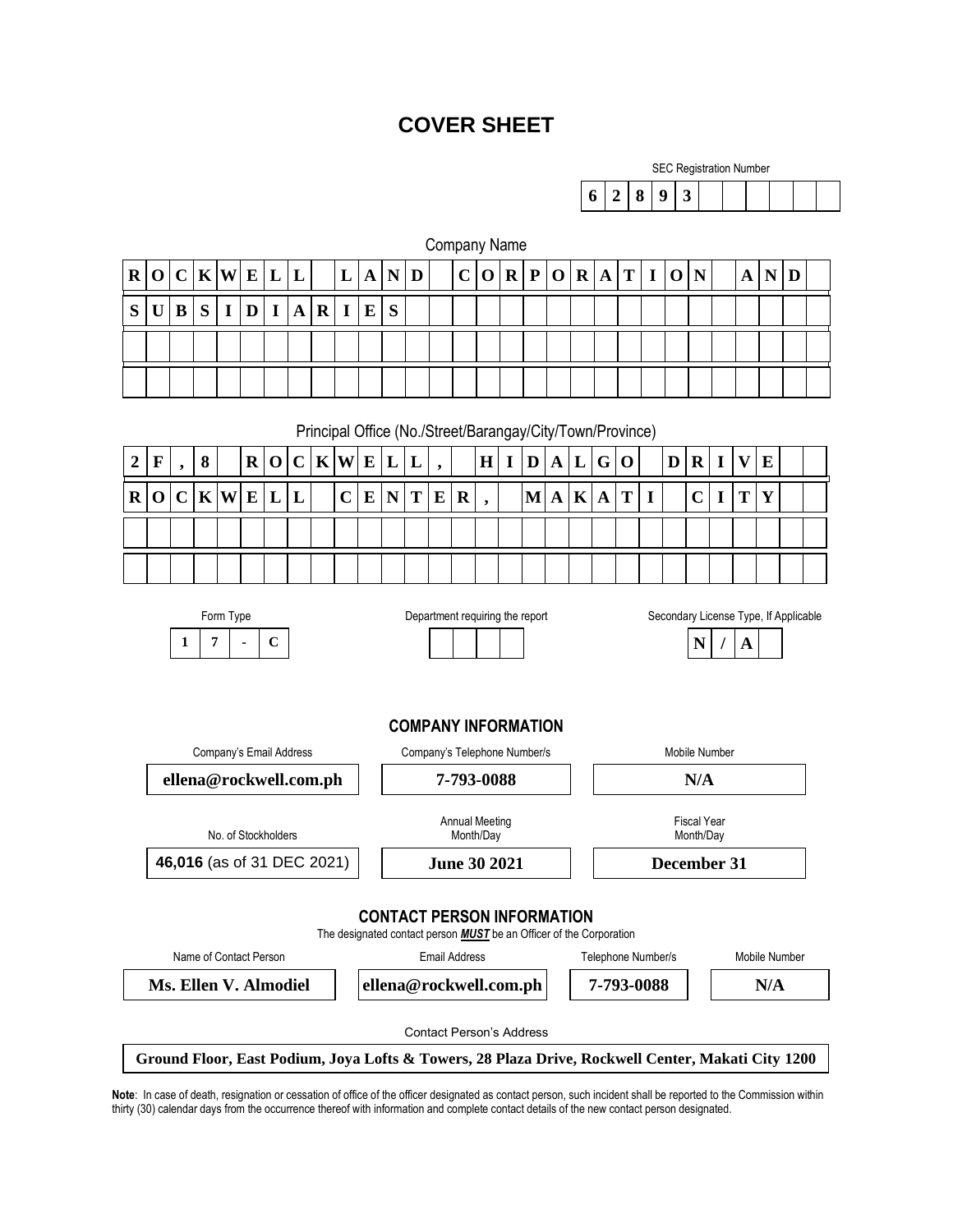## **SECURITIES AND EXCHANGE COMMISSION**

#### **SEC FORM 17-C**

### **CURRENT REPORT UNDER SECTION 17** OF THE SECURITIES REGULATION CODE AND SRC RULE 17.2(c) THEREUNDER

- 1. January 27, 2022 Date of Report (Date of earliest event reported)
- 2. SEC Identification Number 62893 3. BIR Tax Identification No. 004-710-062-000

6.

- 4. ROCKWELL LAND CORPORATION Exact name of issuer as specified in its charter
- 5. N/A Province, country or other jurisdiction of incorporation
- 7. 2F 8 Rockwell, Hidalgo Drive, Rockwell Center, Makati City Address of principal office
- 8. (632) 7 793 0888 Issuer's telephone number, including area code
- 9. N/A Former name or former address, if changed since last report
- 10. Securities registered pursuant to Sections 8 and 12 of the SRC or Sections 4 and 8 of the RSA

Title of Each Class

Number of Shares of Common Stock Outstanding and Amount of Debt Outstanding

(SEC Use Only)

1200

Postal Code

Industry Classification Code:

**Common Shares** 

6,116,762,198 shares (As of December 31, 2021)

11. Indicate the item numbers reported herein: Item No. 9 - Other Events